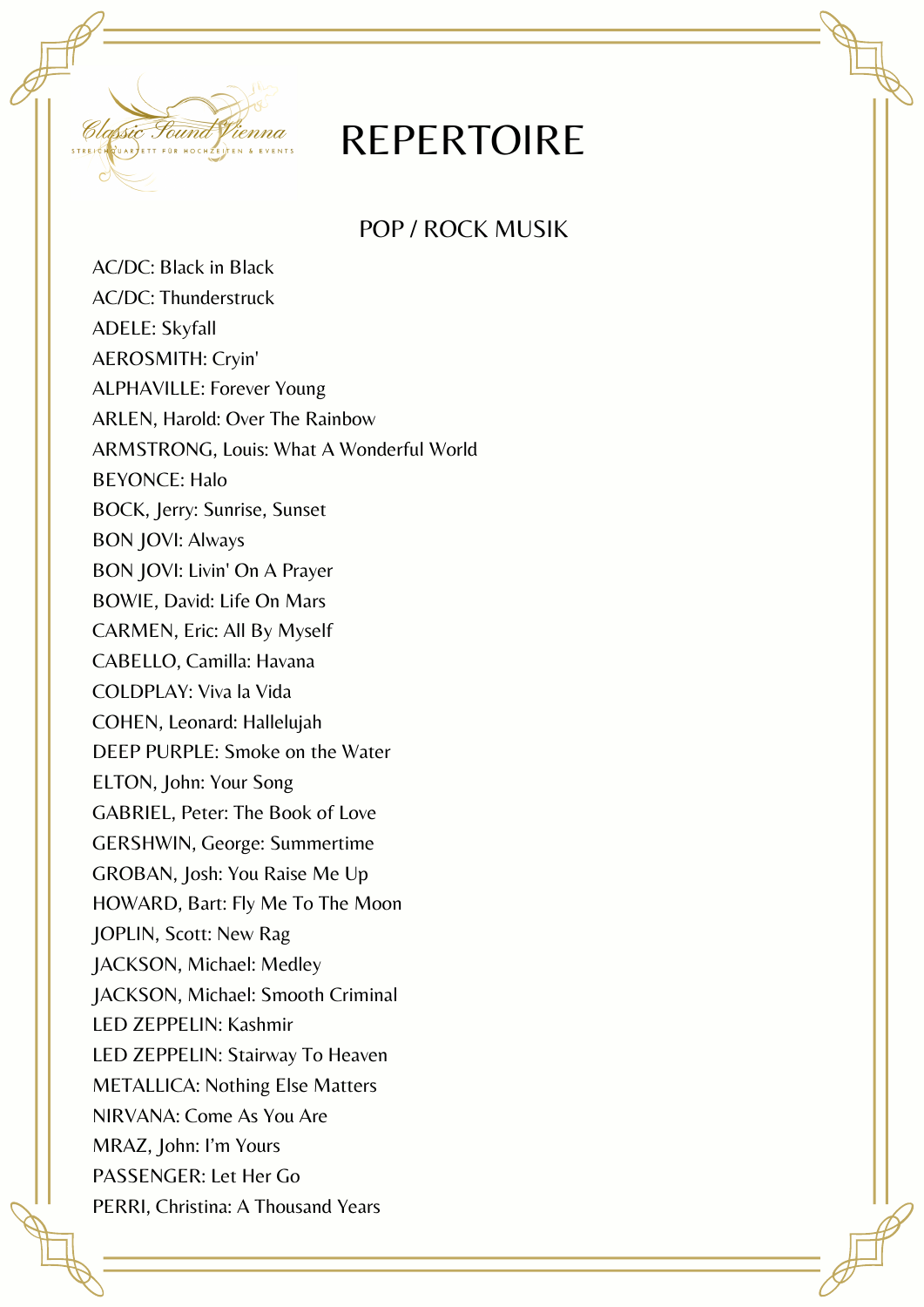PIAF, Edith: Sous les toits de Paris PIAF, Edith: La Vie En Rose PINK FLOYD: Wish You Were Here PRESLEY Elvis: Can't Help Falling In Love PRESLEY Elvis: Love Me Tender QUEEN: Another One Bites The Dust QUEEN: Bohemian Rhapsody QUEEN: Crazy Little Thing Called Love QUEEN: Dont't Stop Me Now QUEEN: Killer Queen QUEEN: Love Of My Life QUEEN: I Want To Break Free QUEEN: Somebody To Love QUEEN: Radio Ga Ga QUEEN: The Show Must Go On QUEEN: Under Pressure QUEEN: We Are The Champions QUEEN: We Will Rock You QUEEN: Who Wants To Love Forever REVAUX, Jacques: My Way RED HOT CHILLI PEPPERS: Under The Bridge SWIFT, Taylor: Enchanted SWIFT, Taylor: Lover SWIFT, Taylor: Blank Space SWIFT, Taylor: New Romantics SWIFT, Taylor: Invisible String SWIFT, Taylor: You Belong With Me SWIFT, Taylor: Shake It Off SWIFT, Taylor: Wildest Dreams SWIFT, Taylor: All Too Well SWIFT, Taylor: We Are Never Ever Getting Back Together SWIFT, Taylor: Cardigan SWIFT, Taylor: I Don't Wanna Live Forever SWIFT, Taylor: Love Story SWIFT, Taylor: I Knew You Were Trouble THE BEATLES: Something THE BEATLES: Lucy In The Sky With Diamonds THE BEATLES: Hey Jude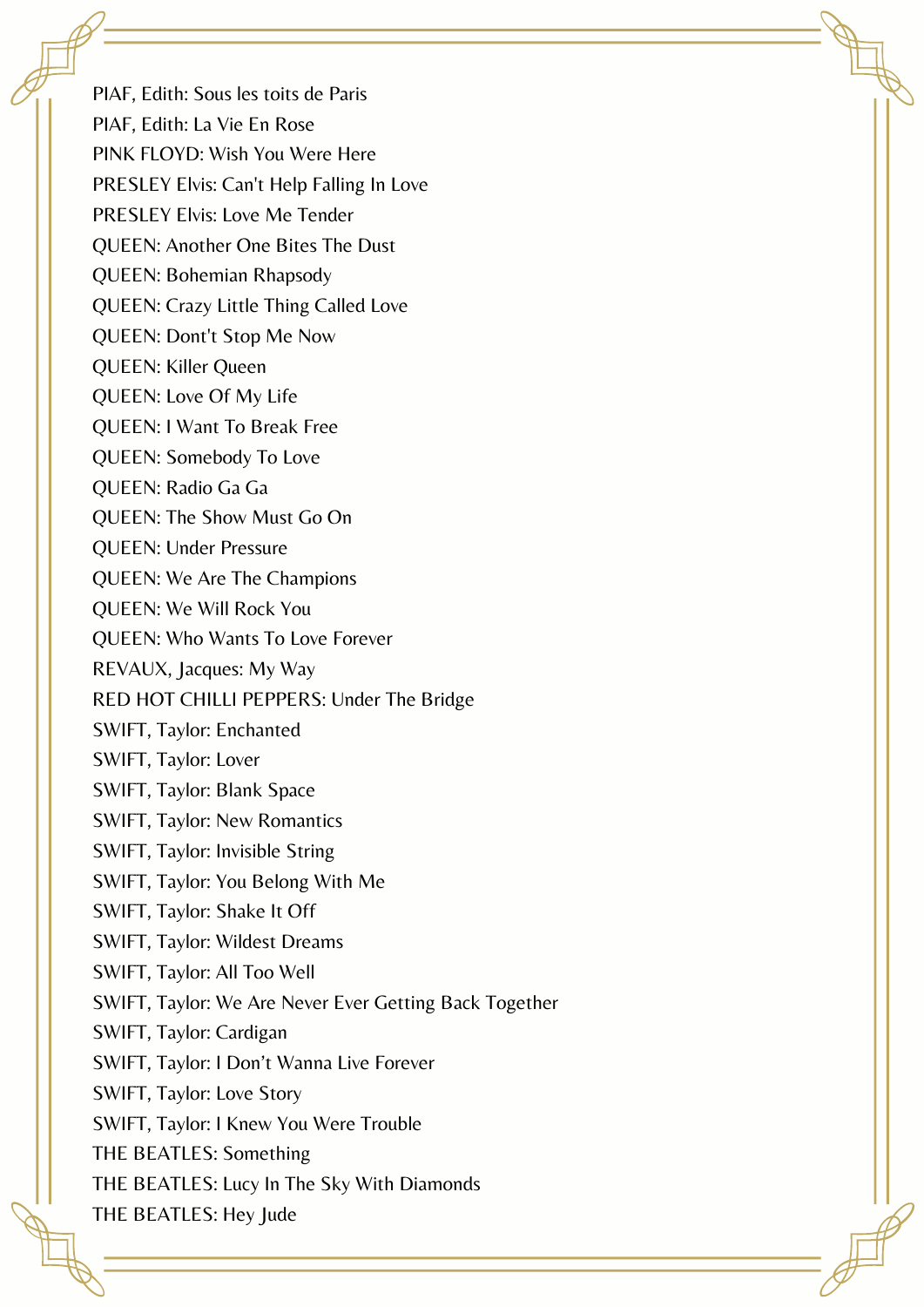THE BEATLES: Live and Let Die THE BEATLES: She Loves You THE BEATLES: Let It Be THE BEATLES: Can't Buy Me Love THE BEATLES: Come Together THE BEATLES: A Hard Day's Night THE BEATLES: Till There Was You THE BEATLES.: Yesterday THE BEATLES: All You Need is Love THE PIANO GUYS: Beethoven's 5 Secrets THE ROLLING STONES: Paint It, Black THE TURTLES: So Happy Together THE VERVE: Bittersweet Symphonie U2: With Or Without You

## FILM / MUSICAL MUSIK

BREAKFAST AT TIFFANIES: Moon River CINEMA PARADISO: Theme DER FIEDLER AUF DEM DACH: Sunrise, Sunset GAME OF THRONES: Theme GLADIATOR: Now We Are Free HARRY POTTER: Suite INDIANA JONES: Theme INTERSTELLAR: Theme JAMES BOND: Skyfall JURRASIC PARK: Theme LA LA LAND: City Of Stars MISSION IMPOSSIBLE: Theme MOULIN ROUGE: El Tango de Roxane PIRATES OF THE CARIBBEAN: Suite SCHINDLERS LIST: Theme SENT OF A WOMAN: Por Una Cabeza Tango THE HUNGER GAMES: The Hanging Tree THE GODFATHER: Theme THE MISSION: Gabriels Oboe